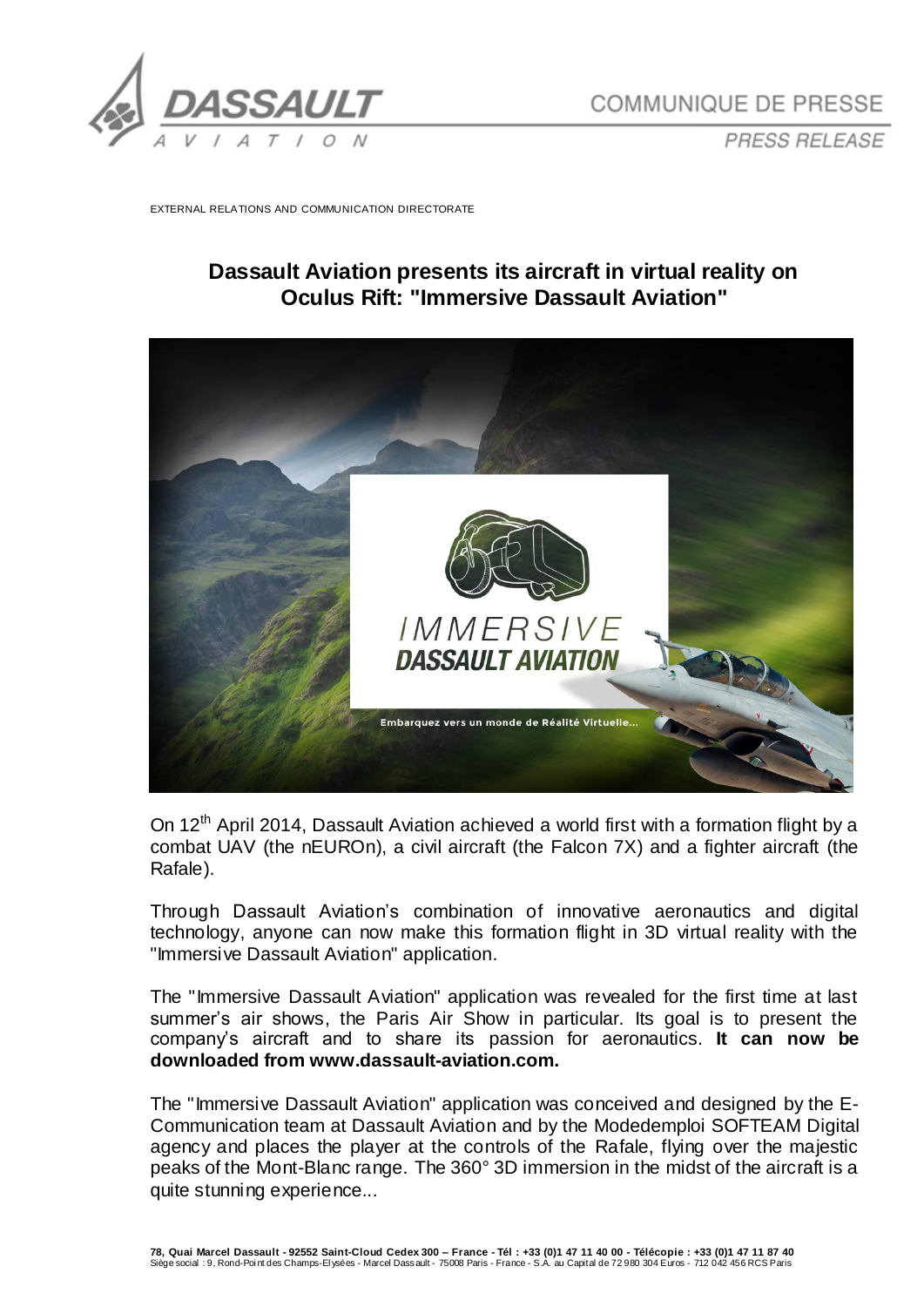

COMMUNIQUE DE PRESSE

PRESS RELEASE

3 play modes are proposed:

• Patrol flight: players must maintain their position with the Rafale, in relation to the nEUROn and the Falcon 7X, anticipating any changes in heading and formation.



 Target course: the aim of this mode is to fly the Rafale through the center of virtual targets, following the best possible flight path.